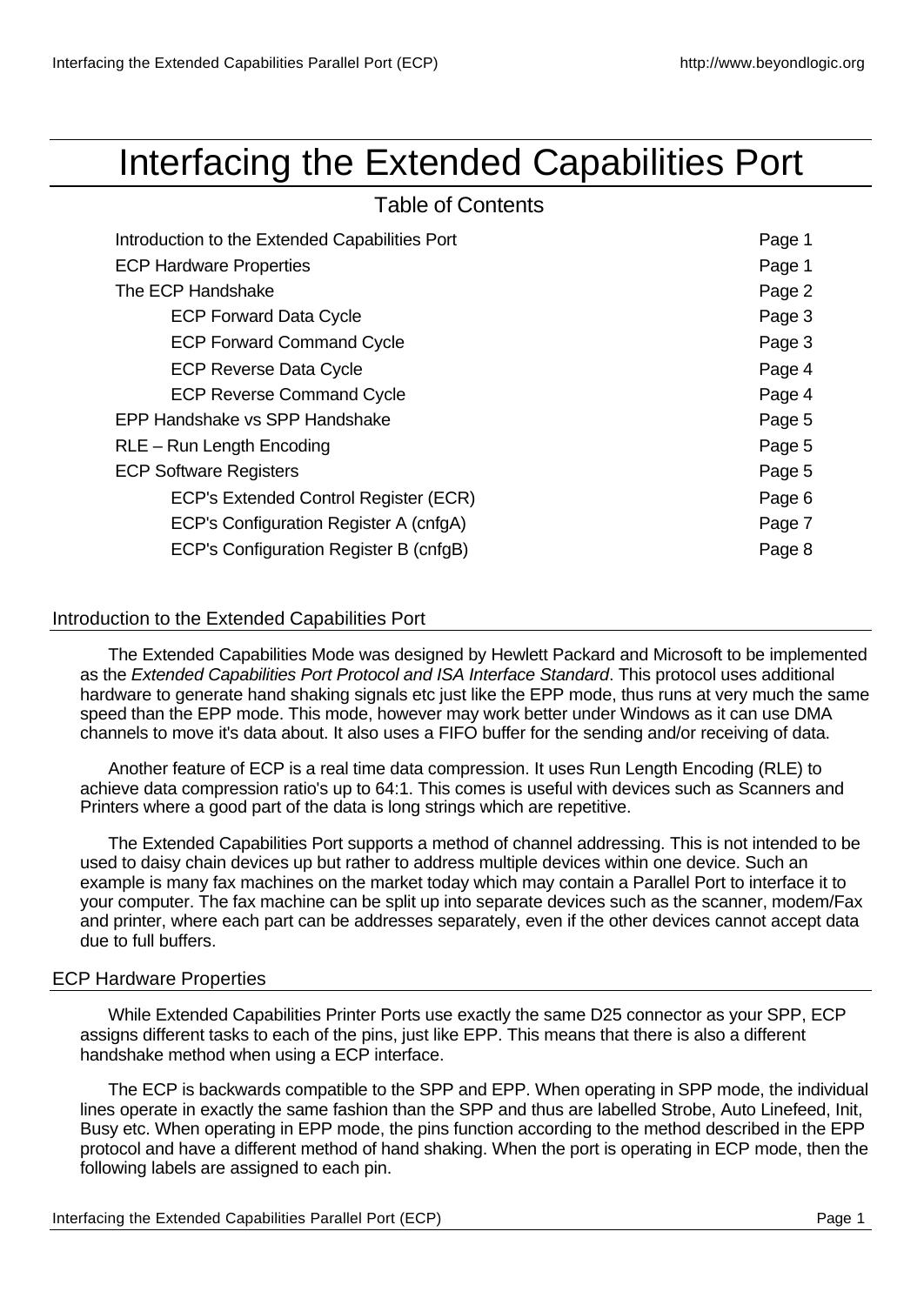| Pin     | <b>SPP Signal</b>     | <b>ECP Signal</b>          | Direct'n   | <b>Function</b>                                                                                                                                                                  |
|---------|-----------------------|----------------------------|------------|----------------------------------------------------------------------------------------------------------------------------------------------------------------------------------|
| 1       | <b>Strobe</b>         | <b>HostCLK</b>             | Out        | A low on this line indicates, that there is valid<br>data at the host. When this pin is de-asserted,<br>the +ve clock edge should be used to shift the<br>data into the device.  |
| $2 - 9$ | Data 0-7              | Data 0-7                   | In/Out     | Data Bus. Bi-directional                                                                                                                                                         |
| 10      | Ack                   | PeriphCLK                  | In         | A low on this line indicates, that there is valid<br>data at the Device. When this pin is de-<br>asserted, the +ve clock edge should be used<br>to shift the data into the Host. |
| 11      | <b>Busy</b>           | PeriphAck                  | $\ln$      | When in reverse direction a HIGH indicates<br>Data, while a LOW indicates a Command<br>Cycle.<br>In forward direction, functions as PeriphAck.                                   |
| 12      | Paper Out<br>End      | nAckReverse                | $\ln$      | When Low, Device acknowledges Reverse<br>Request.                                                                                                                                |
| 13      | <b>Select</b>         | X-Flag                     | $\ln$      | <b>Extensibility Flag</b>                                                                                                                                                        |
| 14      | <b>Auto Linefeed</b>  | <b>Host Ack</b>            | Out        | When in forward direction a HIGH indicates<br>Data, while a LOW indicates a Command<br>Cycle.<br>In reverse direction, functions as HostAck.                                     |
| 15      | Error<br><b>Fault</b> | PeriphRequest              | $\ln$      | A LOW set by the device indicates reverse<br>data is available.                                                                                                                  |
| 16      | Initialise            | <b>NReverse</b><br>Request | Out        | A LOW indicates data is in reverse direction.                                                                                                                                    |
| 17      | <b>Select Printer</b> | 1284 Active                | Out        | A HIGH indicates Host is in 1284 Transfer<br>Mode. Taken low to terminate.                                                                                                       |
| 18-25   | Ground                | Ground                     | <b>GND</b> | Ground.                                                                                                                                                                          |

Table 1. Pin Assignments For Extended Capabilities Parallel Port Connector.

The HostAck and PeriphAck lines indicate whether the signals on the data line are data or a command. If these lines are high then data is placed on the data lines (Pins 2-7). If a command cycle is taking place then the appropriate line will be low, i.e. if the host is sending a command, then HostAck will be low or if the device/peripheral is sending a command the PeriphAck line will be low.

A command cycle can be one of two things, either a RLE count or an address. This is determined by the bit 7 (MSB) of the data lines, i.e. pin 9. If bit 7 is a 0, then the rest of the data (bits 0-6) is a run length count which is used with the data compression scheme. However if bit 7 is a 1, then the data present on bits 0 to 6 is a channel address. With one bit missing this can only be a value from 0 to 127(DEC).

## The ECP Handshake

The ECP handshake is different to the SPP handshake. The most obvious difference is that ECP has the ability at anytime to transmit data in any direction, thus additional signalling is required. Below is the ECP handshake for both the Forward and Reverse Directions.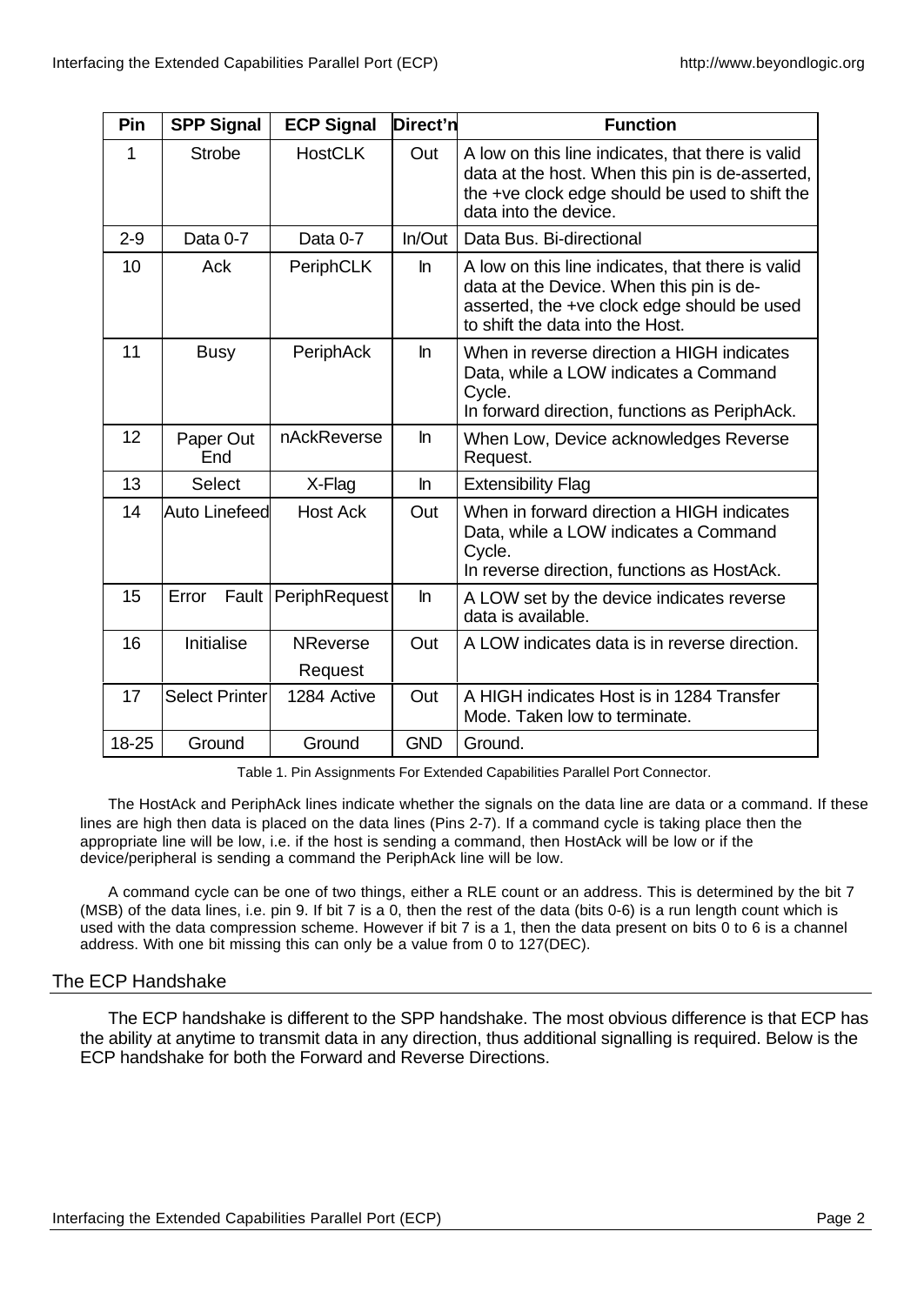## ECP Forward Data Cycle



Figure 1. Enhanced Capabilities Port Forward Data Cycle.

## ECP Forward Command Cycle



## 1. **Data is placed on Data lines by Host.**

- 2. Host then indicates a Data Cycle will proceed by asserting HostAck.
- 3. **Host indicates valid data by asserting HostClk low.**
- 4. Peripheral sends its acknowledgment of valid data by asserting PeriphAck.
- 5. **Host de-asserts HostClk high. +ve edge used to shift data into the Peripheral.**
- 6. Peripheral sends it's acknowledgment of the byte via de-asserting PeriphAck.

- 1. **Data is placed on Data lines by Host.**
- 2. Host then indicates a Command cycle will proceed by de-asserting HostAck.
- 3. **Host indicates valid data by asserting HostClk low.**
- 4. Peripheral sends its acknowledgment of valid data by asserting PeriphAck.
- 5. **Host de-asserts HostClk high. +ve edge used to shift data into the Peripheral.**
- 6. Peripheral sends it's acknowledgment of the byte via de-asserting PeriphAck.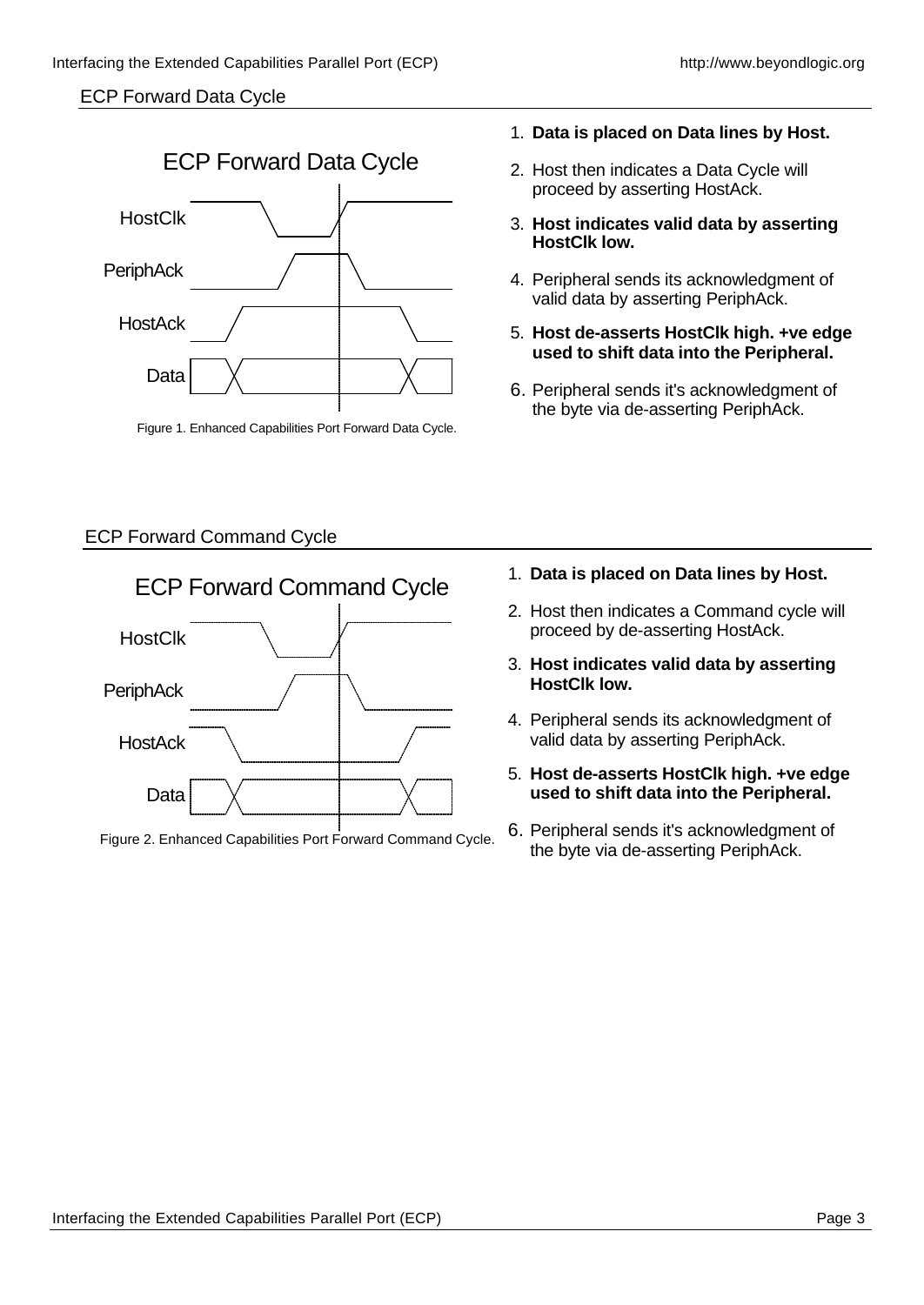## ECP Reverse Data Cycle



Figure 3. Enhanced Capabilities Port Reverse Data Cycle.

ECP Reverse Command Cycle

## ECP Reverse Command Cycle



Figure 4. Enhanced Capabilities Port Reverse Command Cycle.

#### 1. **Host sets nReverseRequest Low to request a reverse channel.**

- 2. Peripheral acknowledges reverse channel request via asserting nAckReverse low.
- 3. **Data is placed on data lines by Peripheral.**
- 4. Data cycle is then selected by Peripheral via PeriphAck going high.
- 5. **Valid data is indicated by the Peripheral setting PeriphClk low.**
- 6. Host sends its acknowledgment of valid data via HostAck going high.
- 7. **Device/Peripheral sets PeriphClk high. +ve edge used to shift data into the Host.**
- 8. Host sends it's acknowledgment of the byte by de-asserting HostAck low.
- 1. **Host sets nReverseRequest Low to request a reverse channel.**
- 2. Peripheral acknowledges reverse channel request via asserting nAckReverse low.
- 3. **Data is placed on data lines by Peripheral.**
- 4. Command cycle is then selected by Peripheral via PeriphAck going low.
- 5. **Valid data is indicated by the Peripheral setting PeriphClk low.**
- 6. Host sends its acknowledgment of valid data via HostAck going high.
- 7. **Device/Peripheral sets PeriphClk high. +ve edge used to shift data into the Host.**
- 8. Host sends it's acknowledgment of the byte by de-asserting HostAck low.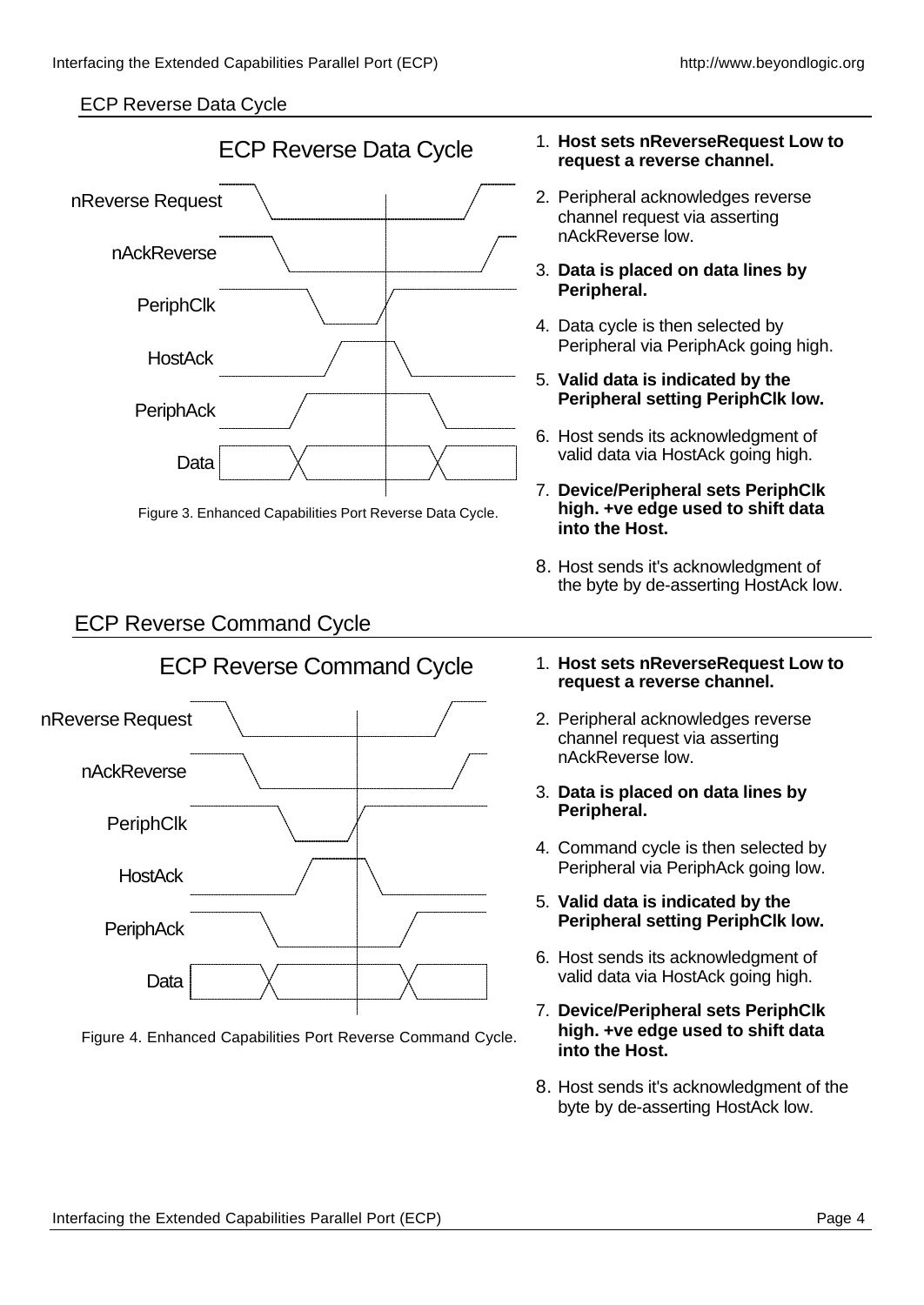#### EPP Handshake vs SPP Handshake

If we look back at the SPP handshake you will realise it only has 5 steps,

- 1. *Write the byte to the Data Port*
- 2. *Check to see is the printer is busy. If the printer is busy, it will not accept any data, thus any data which is written will be lost.*
- 3. *Take the Strobe (Pin 1) low. This tells the printer that there is the correct data on the data lines. (Pins 2-9)*
- 4. *Put the strobe high again after waiting approximately 5 microseconds after putting the strobe low. (Step 3)*
- 5. *Check for Ack from Peripheral.*

and that the ECP handshake has many more steps. This would suggest that ECP would be slower that SPP. However this is not the case as all of these steps above are controlled by the hardware on your I/O control. If this handshake was to be implemented via software control then it would be a lot slower that it's SPP counterpart.

## RLE - Run Length Encoding

As briefly discussed earlier, the ECP Protocol includes a Simple Compression Scheme called Run Length Encoding. It can support a maximum compression ratio of 64:1 and works by sending repetitive single bytes as a run count and one copy of the byte. The run count determines how many times the following byte is to be repeated.

For example, if a string of 25 'A's were to be sent, then a run count byte equal to 24 would be sent first, followed by the byte 'A'. The receiving peripheral on receipt of the Run Length Count, would expand (Repeat) the next byte a number of times determined via the run count.

The Run Length Byte has to be distinguished from other bytes in the Data Path. It is sent as a Command to the ECP's Address FIFO Port. Bytes sent to this register can be of two things, a Run Length Count or an Address. These are distinguished by the MSB, Bit 7. If Bit 7 is Set (1), then the other 7 bits, bits 0 to 6 is a channel address. If Bit 7 is Reset (0), then the lower 7 bits is a run length count. By using the MSB, this limits channel Addresses and Run Length Counts to 7 Bits (0 - 127).

## ECP Software Registers

The table below shows the registers of the Extended Capabilities Port. The first 3 registers are exactly the same than with the Standard Parallel Port registers. Note should be taken, however, of the Enable bi-directional Port bit (bit 5 of the Control Port.) This bit reflects the direction that the ECP port is currently in, and will effect the FIFO Full and FIFO Empty bits of the ECR Register, which will be explained later.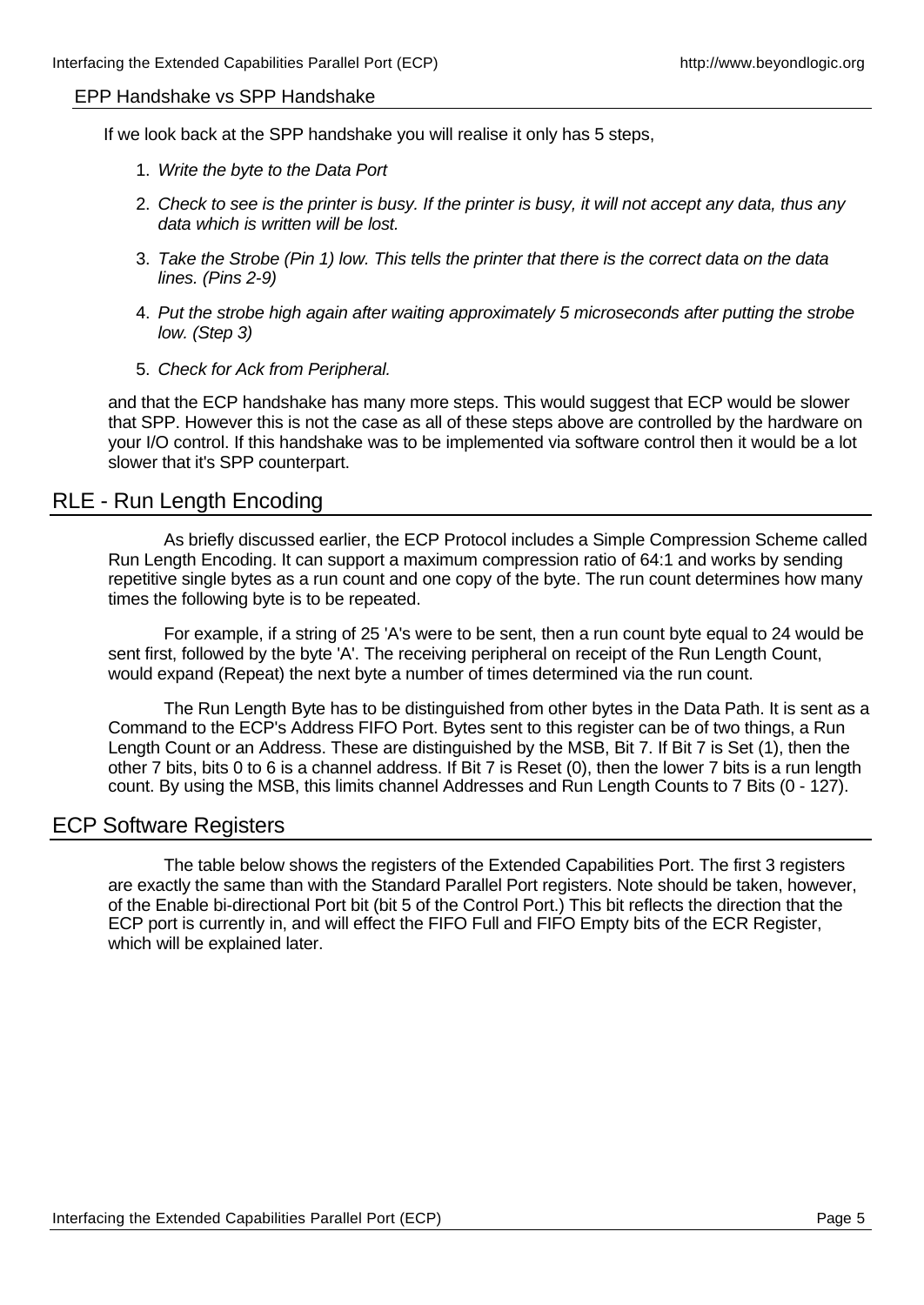| <b>Address</b> | <b>Port Name</b>                              | <b>Read/Write</b> |
|----------------|-----------------------------------------------|-------------------|
| Base $+0$      | Data Port (SPP)                               | Write             |
|                | ECP Address FIFO (ECP MODE)                   | Read/Write        |
| Base $+1$      | Status Port (All Modes)                       | Read/Write        |
| Base $+2$      | Control Port (All Modes)                      | Read/Write        |
| Base + 400h    | Data FIFO (Parallel Port FIFO Mode)           | Read/Write        |
|                | Data FIFO (ECP Mode)                          | Read/Write        |
|                | <b>Test FIFO (Test Mode)</b>                  | Read/Write        |
|                | Configuration Register A (Configuration Mode) | Read/Write        |
| Base + 401h    | Configuration Register B (Configuration Mode) | Read/Write        |
| Base + 402h    | Extended Control Register (Used by all modes) | Read/Write        |

Table 2 : ECP Registers

## ECP's Extended Control Register (ECR)

The most important register with a Extended Capabilities Parallel Port is the Extended Control Register (ECR) thus we will target it's operation first. This register sets up the mode in which the ECP will run, plus gives status of the ECP's FIFO among other things. You will find the contents of this register below, in more detail.

| <b>Bit</b>     | <b>Function</b>                          |                           |  |
|----------------|------------------------------------------|---------------------------|--|
| 7:5            | <b>Selects Current Mode of Operation</b> |                           |  |
|                | 000<br><b>Standard Mode</b>              |                           |  |
|                | 001                                      | <b>Byte Mode</b>          |  |
|                | <b>Parallel Port FIFO Mode</b><br>010    |                           |  |
|                | 011                                      | <b>ECP FIFO Mode</b>      |  |
|                | 100                                      | <b>EPP Mode</b>           |  |
|                | 101                                      | Reserved                  |  |
|                | 110                                      | <b>FIFO Test Mode</b>     |  |
|                | 111                                      | <b>Configuration Mode</b> |  |
| 4              | <b>ECP Interrupt Bit</b>                 |                           |  |
| 3              | <b>DMA Enable Bit</b>                    |                           |  |
| $\overline{2}$ | <b>ECP Service Bit</b>                   |                           |  |
| 1              | <b>FIFO Full</b>                         |                           |  |
| Ω              | <b>FIFO Empty</b>                        |                           |  |

Table 3 ECR - Extended Control Register

The three MSB of the Extended Control Register selects the mode of operation. There are 7 possible modes of operation, but not all ports will support all modes. The EPP mode is one such example, not being available on some ports. On the next page is a table of the Modes of Operation.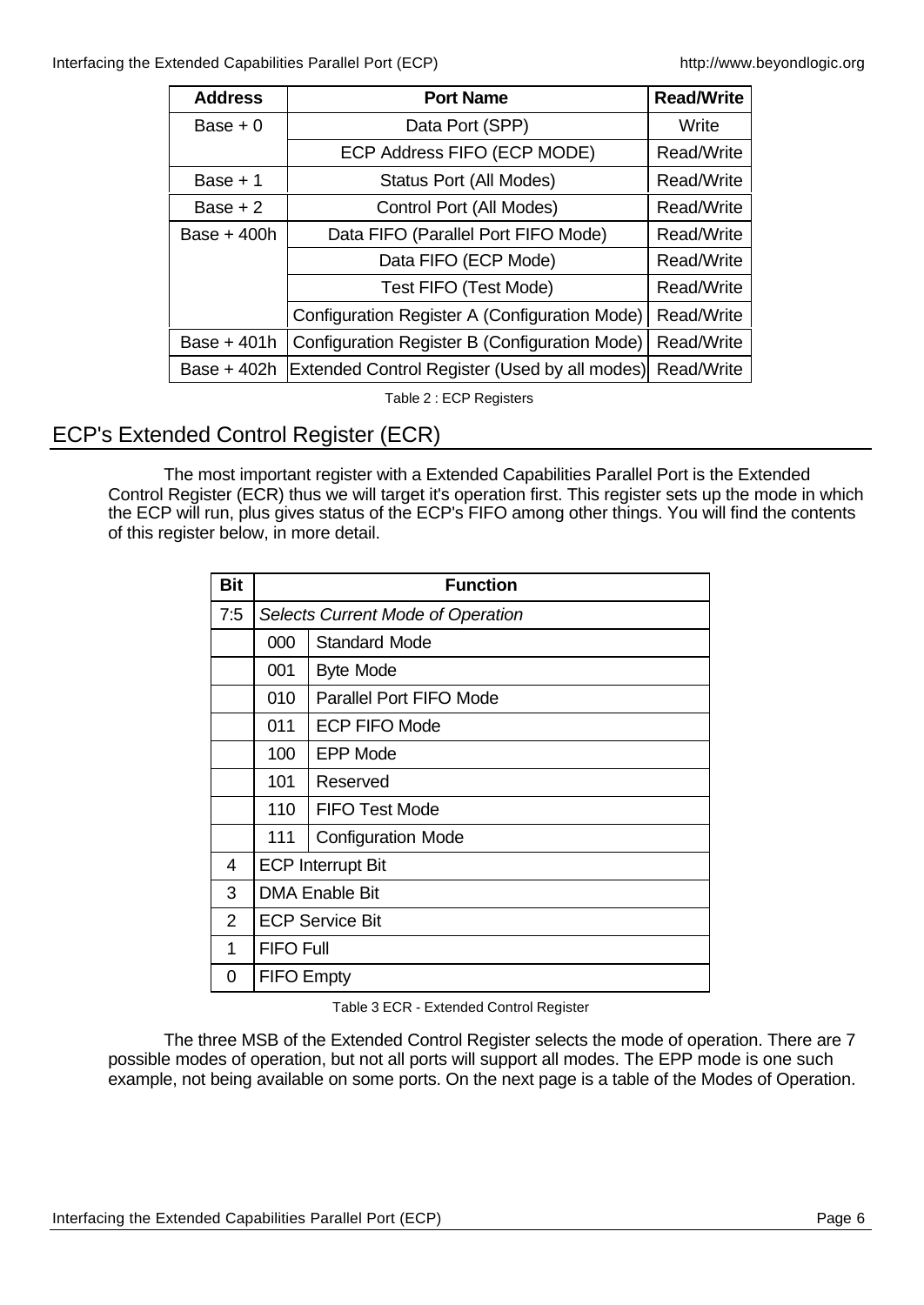| <b>Modes of Operation</b>         |                                                                                                                                                                                                                                                                                                                                                                                                  |  |
|-----------------------------------|--------------------------------------------------------------------------------------------------------------------------------------------------------------------------------------------------------------------------------------------------------------------------------------------------------------------------------------------------------------------------------------------------|--|
| <b>Standard Mode</b>              | Selecting this mode will cause the ECP port to behave as a<br>Standard Parallel Port, without Bi-directional functionality.                                                                                                                                                                                                                                                                      |  |
| Byte Mode /<br>PS/2 Mode          | Behaves as a SPP in Bi-directional (Reverse) mode.                                                                                                                                                                                                                                                                                                                                               |  |
| <b>Parallel Port</b><br>FIFO Mode | In this mode, any data written to the Data FIFO will be sent to<br>the peripheral using the SPP handshake. The hardware will<br>generate the handshaking required. Useful with non-ECP<br>devices such as Printers. You can have some of the features<br>of ECP like FIFO buffers and hardware generation of<br>handshaking but with the existing SPP handshake instead of<br>the ECP handshake. |  |
| <b>ECP FIFO</b><br>Mode           | Standard Mode for ECP use. This mode uses the ECP<br>Handshake, already described.                                                                                                                                                                                                                                                                                                               |  |
| EPP Mode /<br>Reserved            | On some chipsets, this mode will enable EPP to be used.<br>While on others, this mode is still reserved.                                                                                                                                                                                                                                                                                         |  |
| Reserved                          | <b>Currently Reserved.</b>                                                                                                                                                                                                                                                                                                                                                                       |  |
| <b>FIFO</b> Test<br>Mode          | While in this mode, any data written to the Test FIFO<br>Register will be placed into the FIFO and any data read from<br>the Test FIFO register will be read from the FIFO buffer. The<br>FIFO Full/Empty Status Bits will reflect their true value, thus<br>FIFO depth, among other things can be determined in this<br>mode.                                                                   |  |
| Configuration<br>Mode             | In this mode, the two configuration registers, cnfgA & cnfgB<br>become available at their designated Register Addresses.                                                                                                                                                                                                                                                                         |  |

As outlined above, when the port is set to operate in Standard Mode, it will behave just like a Standard Parallel Port (SPP) with no bi-directional data transfer. If you require bi-directional transfer, then set the mode to Byte Mode. The Parallel Port FIFO mode and ECP FIFO mode both use hardware to generate the necessary handshaking signals. The only difference between each mode is that The Parallel Port FIFO Mode uses SPP handshaking, thus can be used with your SPP printer. ECP FIFO mode uses ECP handshaking.

The FIFO test mode can be used to test the capacity of the FIFO Buffers as well as to make sure they function correctly. When in FIFO test mode, any byte which is written to the TEST FIFO (Base + 400h) is placed into the FIFO buffer and any byte which is read from this register is taken from the FIFO Buffer. You can use this along with the FIFO Full and FIFO Empty bits of the Extended Control Register to determine the capacity of the FIFO Buffer. This should normally be about 16 Bytes deep.

The other Bits of the ECR also play an important role in the operation of the ECP Port. The ECP Interrupt Bit, (Bit 4) enables the use of Interrupts, while the DMA Enable Bit (Bit 3) enables the use of Direct Memory Access. The ECP Service Bit (Bit 2) shows if an interrupt request has been initiated. If so, this bit will be set. Resetting this bit is different with different chips. Some require you to Reset the Bit, e.g. Write a Zero to it. Others will reset once the Register has been read.

The FIFO Full (Bit 1) and FIFO Empty (Bit 0) show the status of the FIFO Buffer. These bits are direction dependent, thus note should be taken of the Control Register's Bit 5. If bit 0 (FIFO Empty) is set, then the FIFO buffer is completely empty. If Bit 1 is set then the FIFO buffer is Full. Thus, if neither bit 0 or 1 is set, then there is data in FIFO, but is not yet full. These bits can be used in FIFO Test Mode, to determine the capacity of the FIFO Buffer.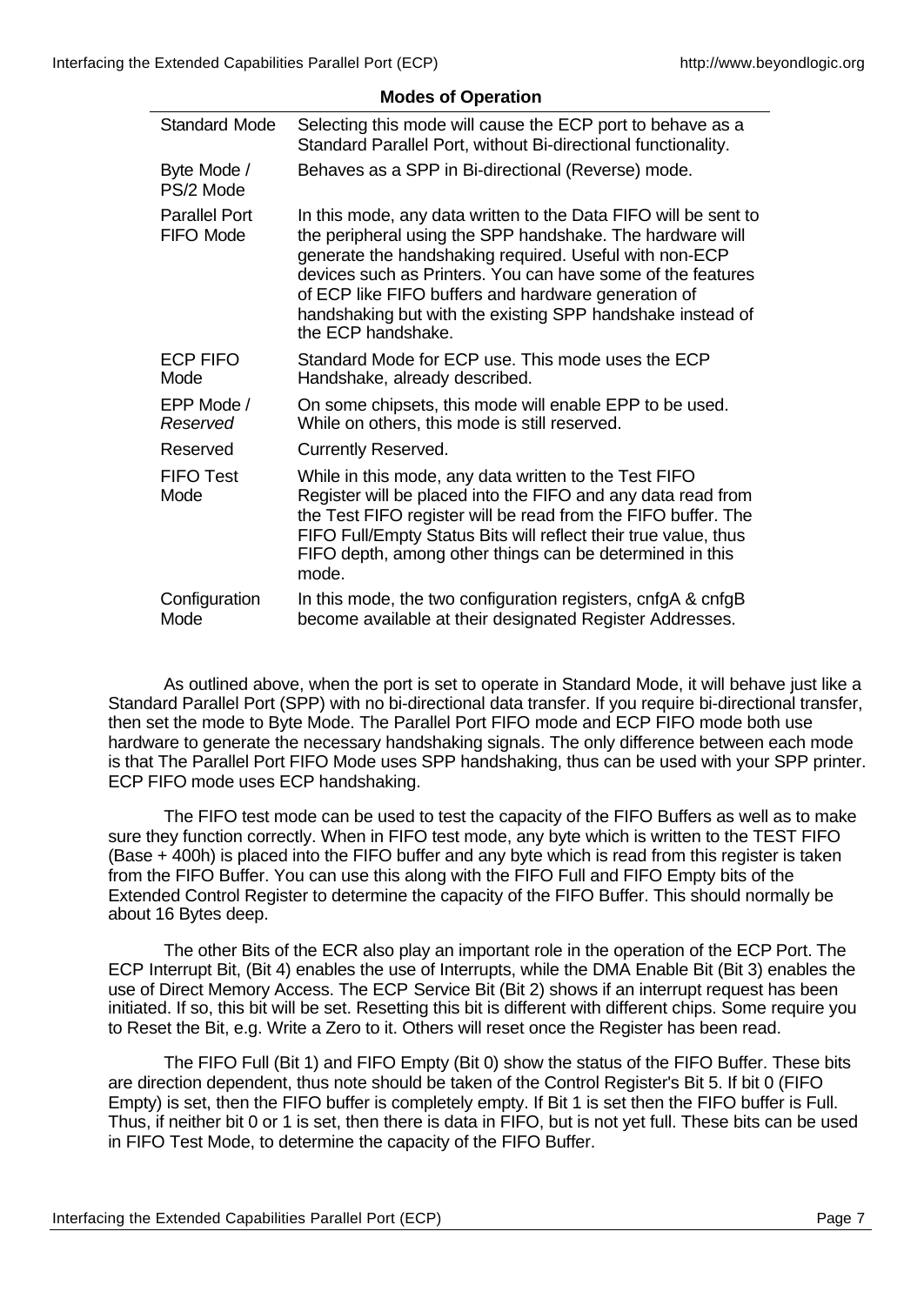## ECP's Configuration Register A (cnfgA)

Configuration Register A is one of two configuration registers which the ECP Port has. These Configuration Registers are only accessible when the ECP Port is in Configuration Mode. (See Extended Control Register) CnfgA can be accessed at Base + 400h.

| <b>Bit</b>     | <b>Function</b>                            |                                                                                                  |  |
|----------------|--------------------------------------------|--------------------------------------------------------------------------------------------------|--|
| $\overline{7}$ | 1                                          | Interrupts are level triggered                                                                   |  |
|                | $\overline{0}$                             | Interrupts are edge triggered (Pulses)                                                           |  |
| 6:4            | 00h                                        | Accepts Max. 16 Bit wide words                                                                   |  |
|                | 01h                                        | Accepts Max. 8 Bit wide words                                                                    |  |
|                | 02h                                        | Accepts Max. 32 Bit wide words                                                                   |  |
|                | 03h:07h                                    | Reserved for future expansion                                                                    |  |
| 3              |                                            | Reserved                                                                                         |  |
| $\overline{2}$ |                                            | Host Recovery: Pipeline/Transmitter Byte included in FIFO?                                       |  |
|                | $\Omega$                                   | In forward direction, the 1 byte in the transmitter pipeline<br>doesn't affect FIFO Full.        |  |
|                | 1                                          | In forward direction, the 1 byte in the transmitter pipeline is<br>include as part of FIFO Full. |  |
| 1:0            | Host Recovery: Unsent byte(s) left in FIFO |                                                                                                  |  |
|                | $00\,$                                     | <b>Complete Pword</b>                                                                            |  |
|                | 01                                         | 1 Valid Byte                                                                                     |  |
|                | 10                                         | 2 Valid Bytes                                                                                    |  |
|                | 11                                         | 3 Valid Bytes                                                                                    |  |

Table 4 ECR - Configuration Register A

Configuration Register A can be read to find out a little more about the ECP Port. The MSB, shows if the card generates level interrupts or edge triggered interrupts. This will depend upon the type of bus your card is using. Bits 4 to 6, show the buses width within the card. Some cards only have a 8 bit data path, while others may have a 32 or 16 bit width. To get maximum efficiency from your card, the software can read the status of these bits to determine the Maximum Word Size to output to the port.

The 3 LSB's are used for Host Recovery. In order to recover from an error, the software must know how many bytes were sent, by determining if there are any bytes left in the FIFO. Some implementations may include the byte sitting in the transmitter register, waiting to be sent as part of the FIFO's Full Status, while others may not. Bit 2 determines weather or not this is the case.

The other problem is that the Parallel Ports output is only 8 bits wide, and that you many be using 16 bit or 32 bit I/O Instructions. If this is the case, then part of your Port Word (Word you sent to port) may be sent. Therefore Bits 0 and 1 give an indication of the number of valid bytes still left in the FIFO, so that you can retransmit these.

## ECP's Configuration Register B (cnfgB)

Configuration Register B, like Configuration Register A is only available when the ECP Port is in Configuration Mode. When in this mode, cnfgB resides at Base + 401h. On the next page you will find the make-up of the cnfgB Register.